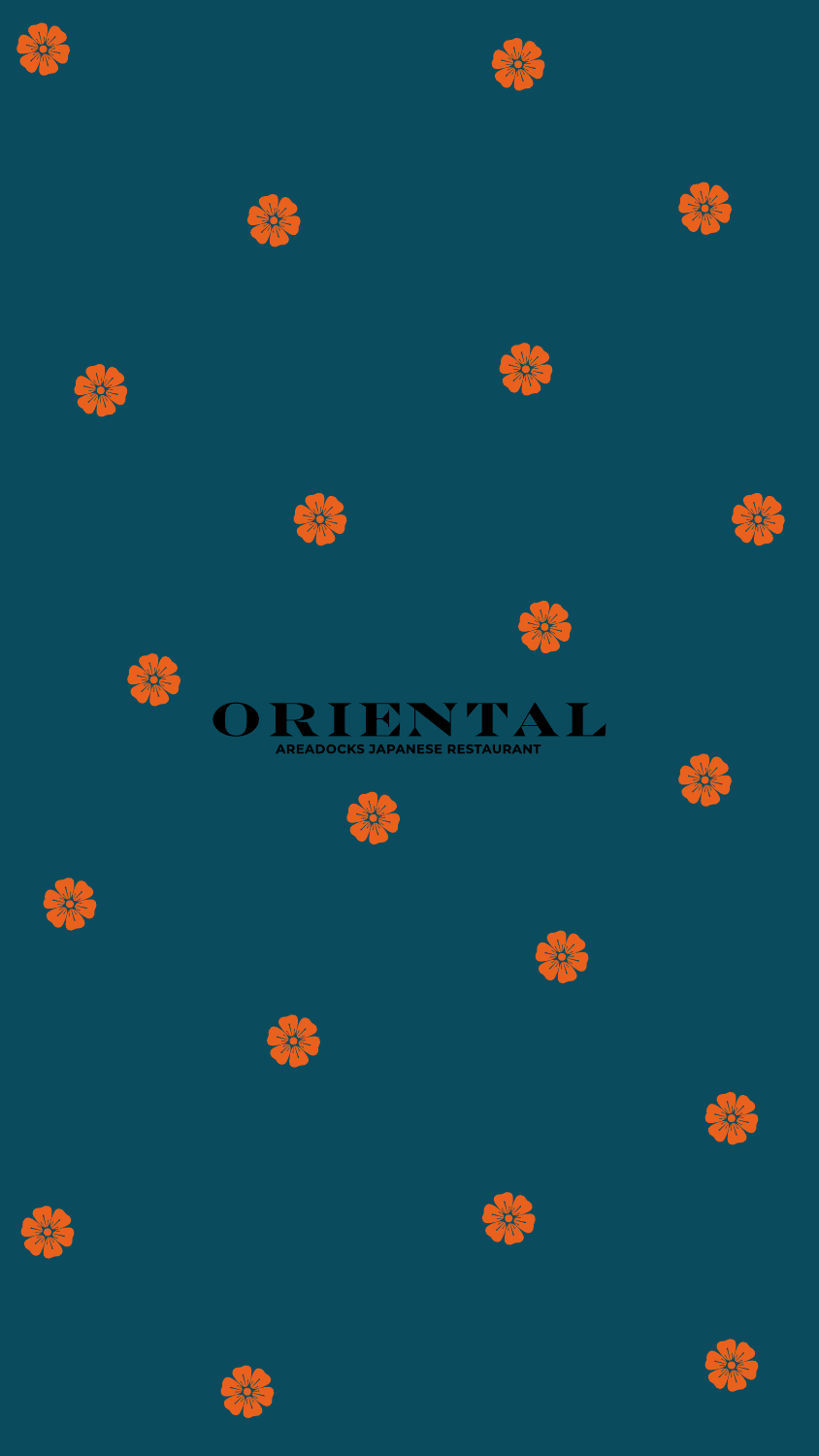### **CAPESANTE E UMEBOSHI** (2-6-12-14)

### Carpaccio di capesante giapponesi, umeboshi, negi, dry miso, cetrioli e rapa anguria

Japanese scallop carpaccio, umeboshi, negi, dry miso, cucumbers and turnip watermelon

### **INANIWA** (1-3-4-6-7-8-11)

#### Inaniwa udon di grano, ventresca di pesce bianco aburi, negi e salsa all'uovo Wheat inaniwa udon, aburi white fish belly, negi and egg sauce

### **SALMONE AL MISO** (1-4-6-11)

### Salmone scozzese marinato e caramellato al den miso con verdure in Amazu Scottish salmon marinated and caramelized with den miso

and jalapeño with Amazu vegetables

### **ZUPPA DI MISO** (1-6)

#### Zuppa di miso, tofu e negi Miso soup, tofu and negi

### **NIGIRI** (2-4-6-11)

#### Selezione di pesce crudo e cotto con riso Selection of raw and cooked fish with rice

### **SELEZIONE DI MOCHI GIAPPONESI - 3 PEZZI**

3 pezzi a scelta tra i seguenti gusti:

cioccolato (7), cocco (7), mango (7), tè Matcha (7) e vaniglia (7) 3 pieces to choose from the following flavors: chocolate (7), coconut (7), mango (7), Matcha tea (7) and vanilla (7)

### **DEGUSTAZIONE /TASTING MENU**

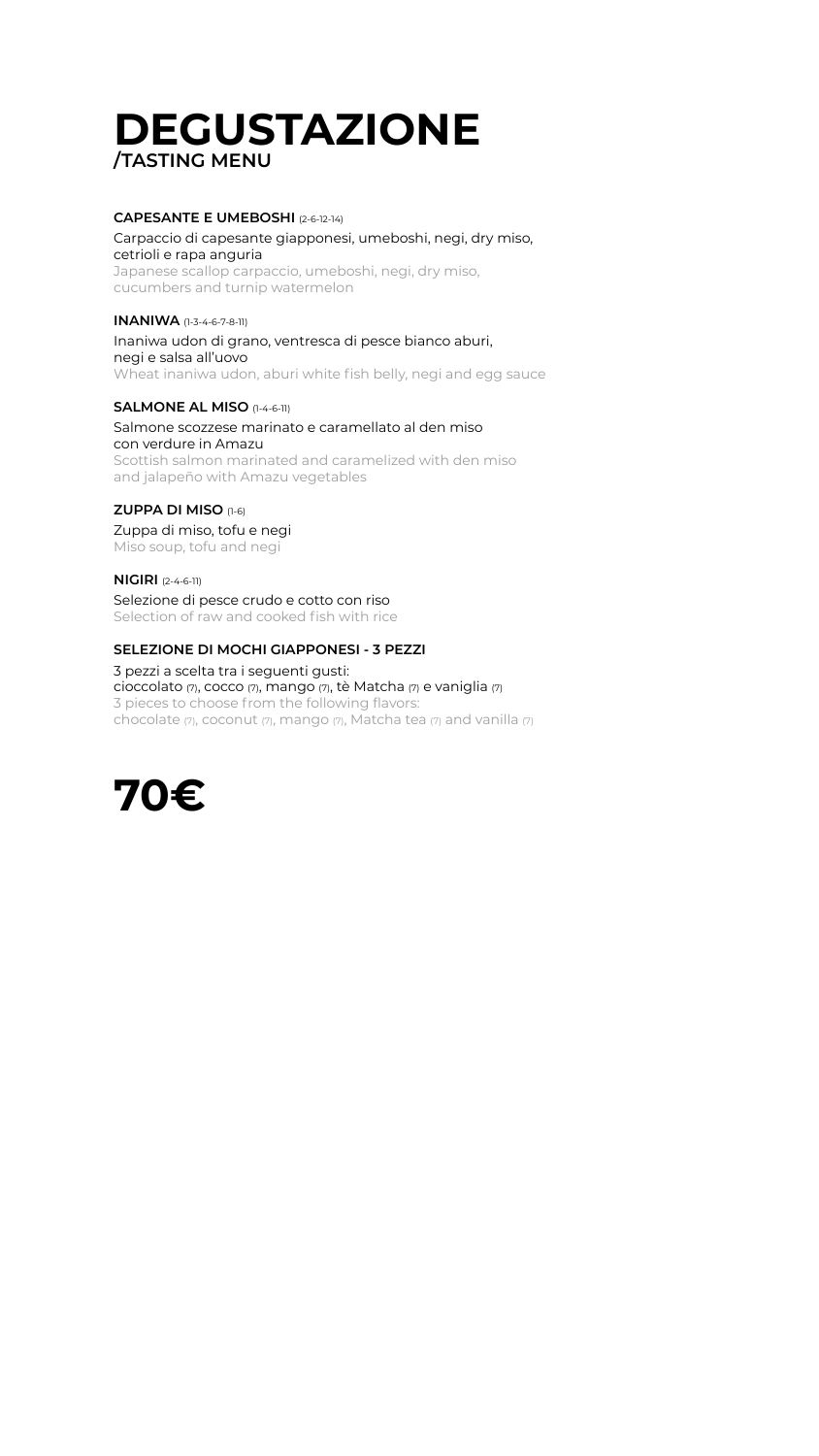| <b>TARTARE DI WAGYU (3-4-5-6-7)</b>                                                                                                                                                                                 | 35 |
|---------------------------------------------------------------------------------------------------------------------------------------------------------------------------------------------------------------------|----|
| Tartare di wagyu cileno, salsa all'uovo, asparago, chips di alga Kombu<br>e caviale Osetra                                                                                                                          |    |
| Chilean wagyu tartare, egg sauce, asparagus, Kombu seaweed chips<br>and Osetra caviar                                                                                                                               |    |
| <b>TATAKI DI WAGYU E ONION PONZU (5-6-7-11)</b>                                                                                                                                                                     | 35 |
| Tataki di wagyu cileno, onion ponzu, negi e chips di aglio<br>Chilean wagyu tataki, onion ponzu, negi and garlic chips                                                                                              |    |
| <b>TARTARE DI TONNO</b> (1-3-4-6)                                                                                                                                                                                   | 28 |
| Tartare di tonno mediterraneo, kizami wasabi, maionese al wasabi,<br>nikiri soy, negi e ikura (uova di salmone)<br>Mediterranean tuna tartare, kizami wasabi, nikiri soy,<br>wasabi mayonnaise, negi and salmon roe |    |
| <b>GAMBERO ROSSO TRA ORIENTE E MEDITERRANEO (1-2-4-6-7-11)</b>                                                                                                                                                      | 28 |
| Gambero rosso di Mazara del Vallo con burrata campana allo shiso,<br>gelatina di acqua di pomodoro e colatura di alici, olio extravergine<br>di oliva e sesamo tostato                                              |    |
| Mazara del Vallo red shrimp with shiso burrata, tomato water jelly<br>and anchovy sauce, extra virgin olive oil and toasted sesame                                                                                  |    |
| <b>DENTICE ABURI</b> (1-4-6-11)                                                                                                                                                                                     | 28 |
| Dentice del Mediterraneo scottato, salsa allo shiso e sakura mix<br>Mediterranean snapper, shiso sauce and sakura mix                                                                                               |    |

#### **CAPESANTE E UMEBOSHI** (2-6-12-14)

Carpaccio di capesante giapponesi, umeboshi, negi, dry miso, cetrioli e rapa anguria

Japanese scallop carpaccio, umeboshi, negi, dry miso, cucumbers and turnip watermelon

### **ANTIPASTI /STARTER**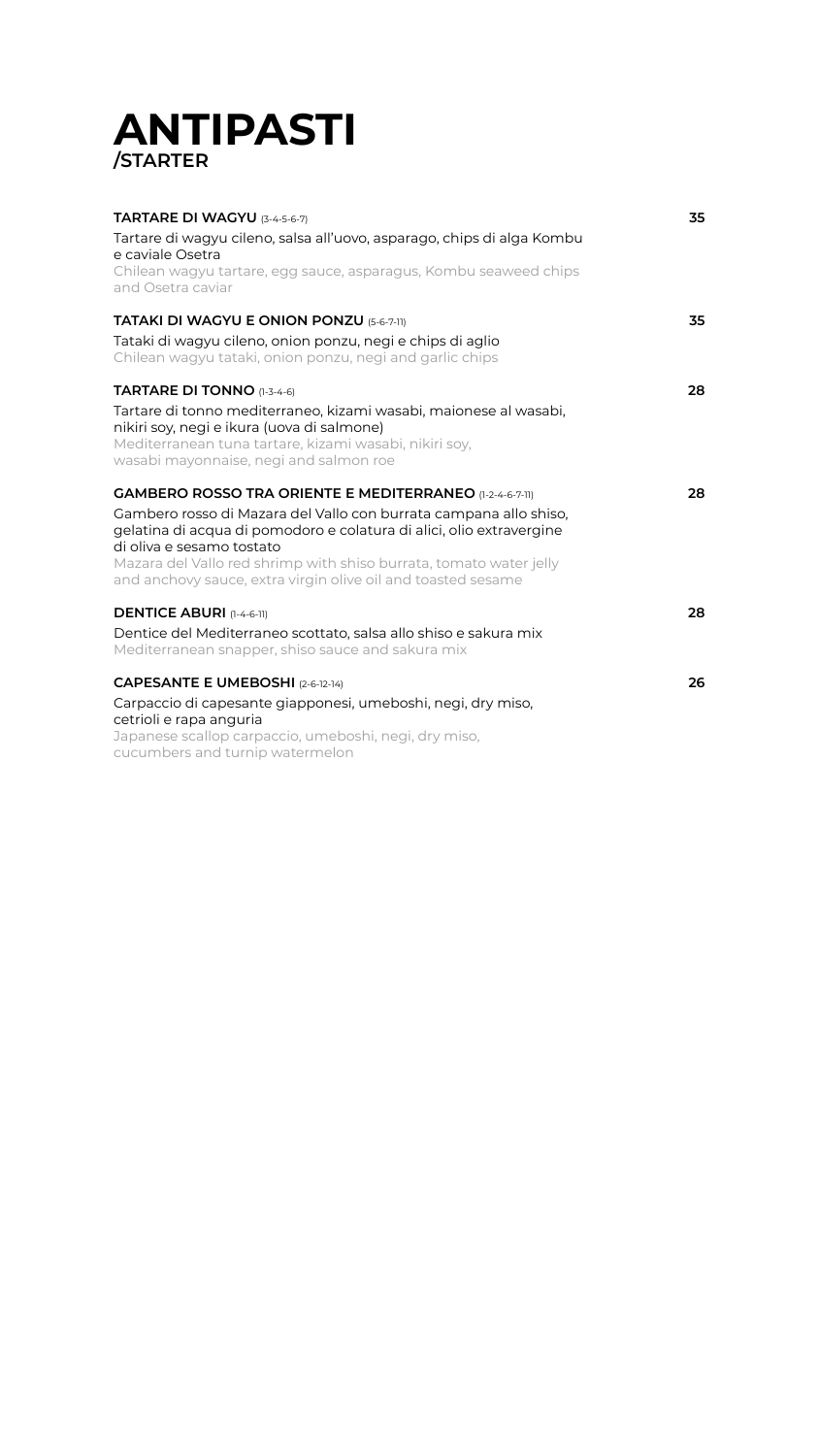### **ZUPPE E INSALATE /SOUPS AND SALADS**

| <b>ZUPPA DI MISO</b> $(1-6)$<br>Zuppa di miso, tofu e negi<br>Miso soup, tofu and negi                                              | 4               |
|-------------------------------------------------------------------------------------------------------------------------------------|-----------------|
| <b>ZUPPA DI MISO E VONGOLE</b> $(1-6-14)$<br>Zuppa di miso, alga wakame e vongole<br>Miso soup, wakame seaweed and clams            | 6               |
| <b>ZUPPA AI FRUTTI DI MARE</b> $(1-2-4-6-11-14)$<br>Zuppa ai frutti di mare, enoki, asparago e aglio piccante<br>Spicy seafood soup | 14              |
| <b>INSALATA DI ALGHE (4-6-11)</b><br>Insalata di alghe miste, lime e salsa Tosazu<br>Mixed seaweed salad and Tosazu sauce           | 12 <sup>°</sup> |
| <b>INSALATA DI SPINACINO (4-6-11)</b><br>Insalata di spinacino e Goma Tosazu<br>Spinach and Goma Tosazu salad                       | 14              |
| <b>RISO</b> $(4-11)$<br>Riso bianco, kizami nori e sesamo<br>Steamed rice, kizami nori and sesame                                   | 4               |
| $EDAMAME$ (6)                                                                                                                       | 6               |

Baccelli di soia Soy pods

**EDAMAME SPICY** (1-3-6) Baccelli di soia piccante Spicy soy pods

| 23 |
|----|
|    |
|    |
| 25 |
|    |
|    |
| 22 |
|    |
| 25 |
|    |

### **PASTA & RISO /JAPANESE PASTA & RICE**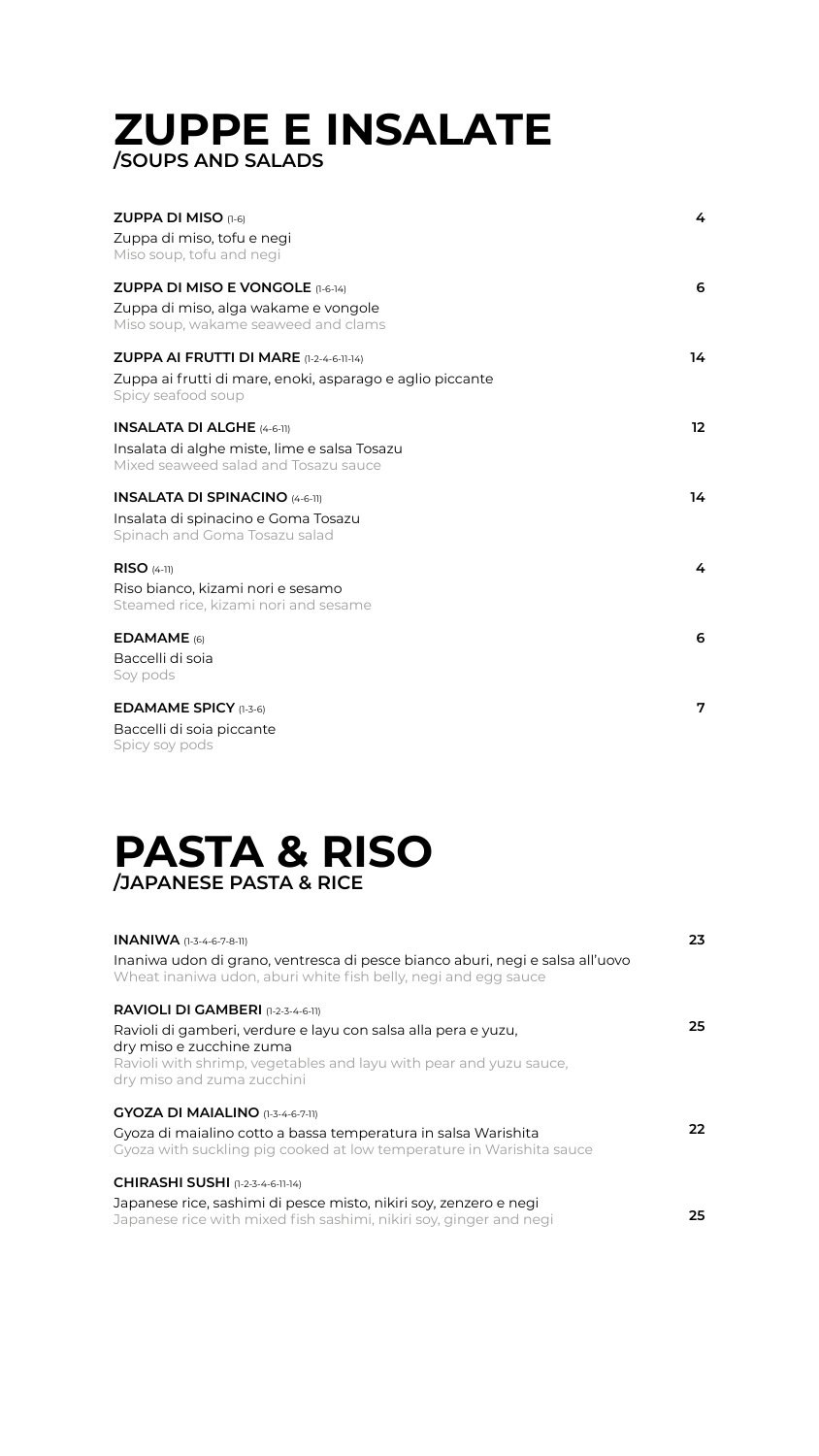| <b>BRANZINO TERIYAKI</b> (1-4-6-11)                                                                      | 35              |
|----------------------------------------------------------------------------------------------------------|-----------------|
| Branzino selvaggio dell'Antartico cotto a bassa temperatura,<br>salsa teriyaki balsamica e nagaimo aburi |                 |
| Antartic wild sea bass cooked at low temperature,                                                        |                 |
| balsamic teriyaki sauce and aburi nagaimo                                                                |                 |
| <b>SALMONE AL MISO</b> (1-4-6-11)                                                                        | 26              |
| Salmone scozzese marinato e caramellato al den miso<br>con verdure in Amazu                              |                 |
| Scottish salmon marinated and caramelized with den miso<br>and jalapeño with Amazu vegetables            |                 |
|                                                                                                          |                 |
| <b>SALMONE CONFIT, AGLIO NERO E SPINACINO (4-6-11)</b>                                                   | 24 <sup>1</sup> |
| Salmone scozzese confit, aglio nero, spinacino, goma-tosatsu<br>e chips di pelle di salmone croccante    |                 |
| Confit Scottish salmon, black garlic, spinach, goma-tosatsu<br>and crispy salmon skin chips              |                 |
|                                                                                                          | 30              |
| <b>FILETTO DI MANZO TERIYAKI</b> (2-6)                                                                   |                 |
| Filetto di manzo, salsa teriyaki, verdure marinate in Amazu<br>e germogli di daikon                      |                 |
| Beef fillet, teriyaki sauce, Amazu marinated vegetables and daikon cress                                 |                 |
| <b>BRANZINO E RAPA ROSSA (1-4-6-11)</b>                                                                  | 28              |
| Trancio di branzino d'amo grigliato, salsa alla rapa rossa e yuzu,                                       |                 |
| prosciutto crudo essiccato, shiso e ikura marinate                                                       |                 |

| 45 |
|----|
|    |
|    |
| 45 |
|    |
|    |
| 40 |
|    |
|    |
| 70 |
|    |
|    |
|    |

Grilled sea bass steak, beetroot sauce and yuzu, dried cured ham, shiso and marinated ikura

## **MAIN COURSES /PIATTI PRINCIPALI**

### **TEMPURA /TEMPURA**

**20**

**18**

### **GAMBERI E FOGLIE DI SHISO** (1-2-3-4-6-8)

Gamberi e foglie di shiso in tempura servite con salsa Ponzu Shrimp and shiso leaf in tempura and ponzu sauce

### **SHOJIN TEMPURA - 7 PEZZI** (1-2-3-4-6-8)

Selezione di 7 verdure in tempura

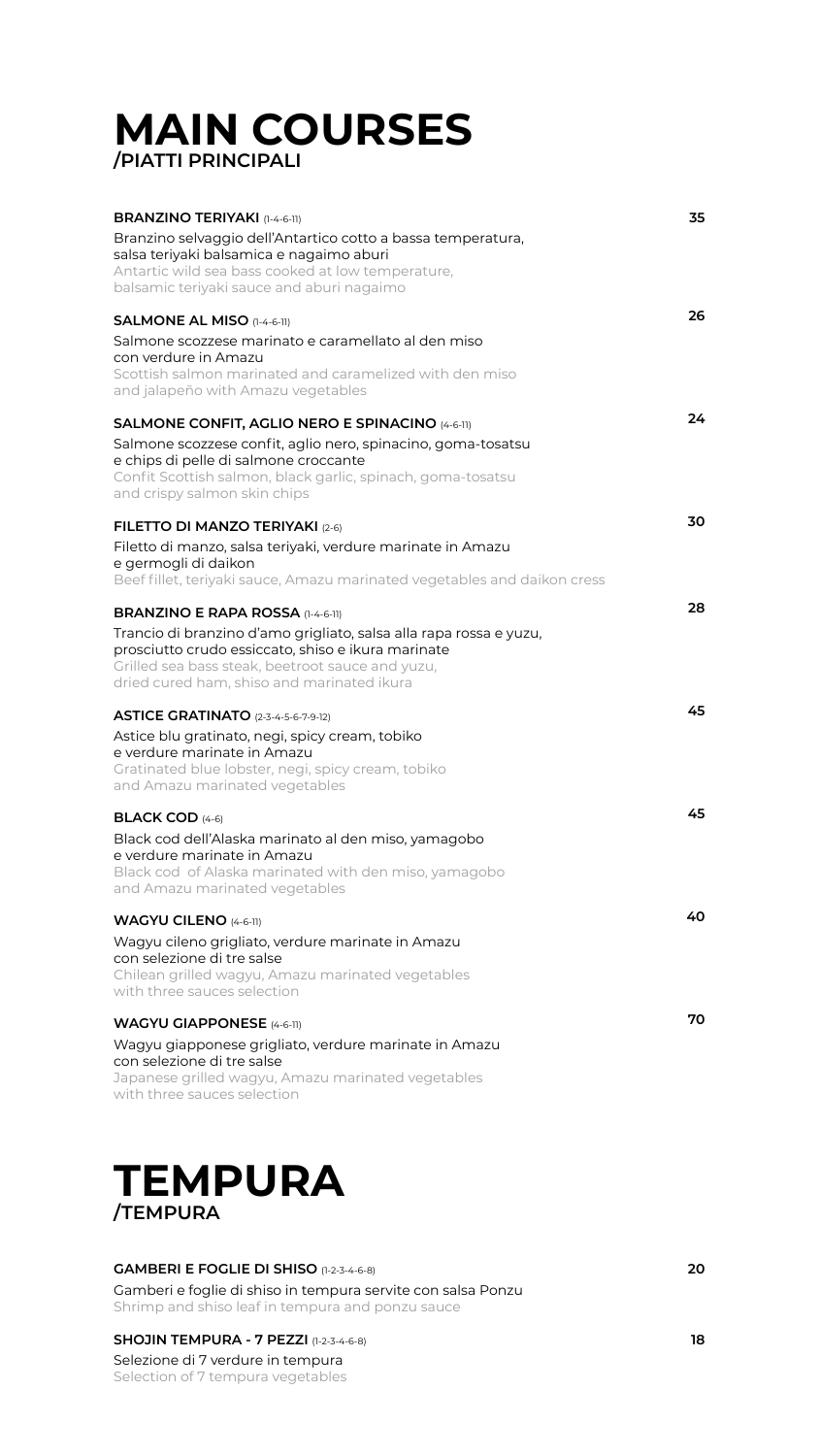### **SUSHI E SASHIMI** (2-4-6-11-14) **/SUSHI AND SASHIMI**

| <b>ANGUILLA - 2 PEZZI</b><br>Eel - 2 pieces                                                  | 6               |
|----------------------------------------------------------------------------------------------|-----------------|
| <b>BRANZINO - 2 PEZZI</b><br>Sea bass - 2 pieces                                             | 5               |
| <b>CAPASANTA - 2 PEZZI</b><br>Scallop - 2 pieces                                             | 6               |
| <b>DENTICE - 2 PEZZI</b><br>Snapper - 2 pieces                                               | 6               |
| <b>GAMBERO COTTO - 2 PEZZI</b><br>Cooked shrimp - 2 pieces                                   | 4               |
| <b>GAMBERO ROSSO DI MAZARA DEL VALLO - 2 PEZZI</b><br>Mazara del Vallo red shrimp - 2 pieces | 7               |
| IKURA (UOVA DI SALMONE) - 2 PEZZI<br>Ikura - 2 pieces                                        | 5               |
| <b>KING CRAB - 2 PEZZI</b><br>King Crab - 2 pieces                                           | 12 <sub>2</sub> |
| <b>OTORO - 2 PEZZI</b><br>Tuna belly - 2 pieces                                              | 8               |
| <b>POLPO - 2 PEZZI</b>                                                                       | 4               |

| <b>RICCIOLA - 2 PEZZI</b><br>Amberjack - 2 pieces                                | 6              |
|----------------------------------------------------------------------------------|----------------|
| <b>SALMONE - 2 PEZZI</b><br>Salmon - 2 pieces                                    | 5              |
| <b>SCAMPO DI MAZARA DEL VALLO - 2 PEZZI</b><br>Mazara del Vallo prawn - 2 pieces | 7              |
| <b>SGOMBRO - 2 PEZZI</b><br>Mackerel - 2 pieces                                  | $\overline{4}$ |
| <b>TONNO - 2 PEZZI</b><br>Tuna - 2 pieces                                        | 6              |
| <b>WAGYU - 2 PEZZI</b><br>Wagyu - 2 pieces                                       | 9              |
|                                                                                  |                |

Octopus - 2 pieces

| <b>SELEZIONE SUSHI - 11 PEZZI (4-6-14)</b>                                                    | 36 |
|-----------------------------------------------------------------------------------------------|----|
| 5 Nigiri misti e 6 Hosomaki con zuppa di miso<br>5 mixed Nigiri and 6 Hosomaki with miso soup |    |
| <b>SELEZIONE SASHIMI - 11 PEZZI (4-6-14)</b>                                                  | 36 |
| Il fette di pesce misto con zuppa di miso                                                     |    |
| If slices of mixed fish with miso soup                                                        |    |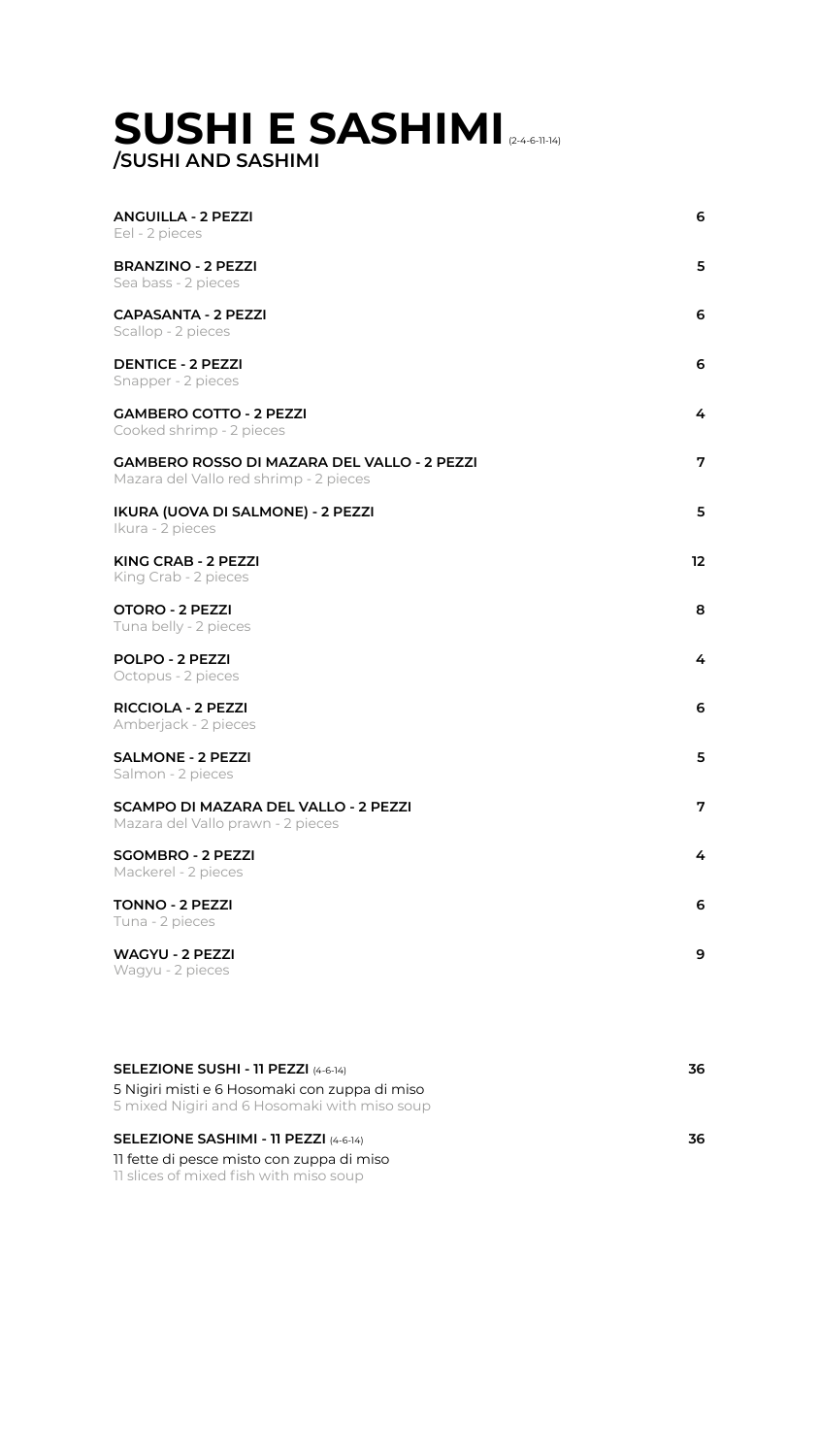### **ROLLS 8 PEZZI / 8 PIECES**

| <b>CALIFORNIA</b> (1-2-11)                                                                                               | 20 |
|--------------------------------------------------------------------------------------------------------------------------|----|
| King crab, avocado, cetriolo e maionese al wasabi                                                                        |    |
| King crab, avocado, cucumber and wasabi mayonnaise                                                                       |    |
| <b>CAPASANTA</b> $(1-4-6-11-14)$                                                                                         | 16 |
| Capasanta, spicy cream, negi e masago (uova di pesce volante)<br>Scallop, spicy cream, negi and masago (flying fish roe) |    |
| <b>GAMBERO IN TEMPURA E SALMONE</b> (1-2-4-6-11)                                                                         | 18 |
| Gambero in tempura, asparago e sashimi di salmone scottato                                                               |    |
| Tempura shrimp, asparagus and seared salmon sashimi                                                                      |    |
| <b>PESCE BIANCO E NEGI (4-6-11)</b>                                                                                      | 16 |
| Pesce bianco e negi, scampo di Mazara del Vallo e kizami yuzu                                                            |    |
| White fish and negi, Mazara del Vallo scampi and kizami yuzu                                                             |    |
| RICCIOLA E JALAPEÑO (4-6-11)                                                                                             | 16 |
| Ricciola aburi e peperoncino jalapeño                                                                                    |    |
| Aburi amberjack and jalapeño pepper                                                                                      |    |
| <b>SALMONE E AVOCADO (1-4-6-11)</b>                                                                                      | 14 |
| Salmone e avocado                                                                                                        |    |
| Salmon and avocado                                                                                                       |    |
| <b>SALMONE, GAMBERO ROSSO E AVOCADO (2-4-6-11)</b>                                                                       | 18 |
| Salmone, avocado e gambero rosso allo yuzu e miso                                                                        |    |

#### **40 KING CRAB GRATINATO** (1-2-3-6-11) King Crab, maionese allo jalapeño, negi e masago

Salmon, avocado and red shrimp with yuzu and miso

### **TONNO PICCANTE** (4-6-11)

Tonno, spicy cream e negi Tuna, spicy cream and negi

King Crab, jalapeño mayonnaise, negi and masago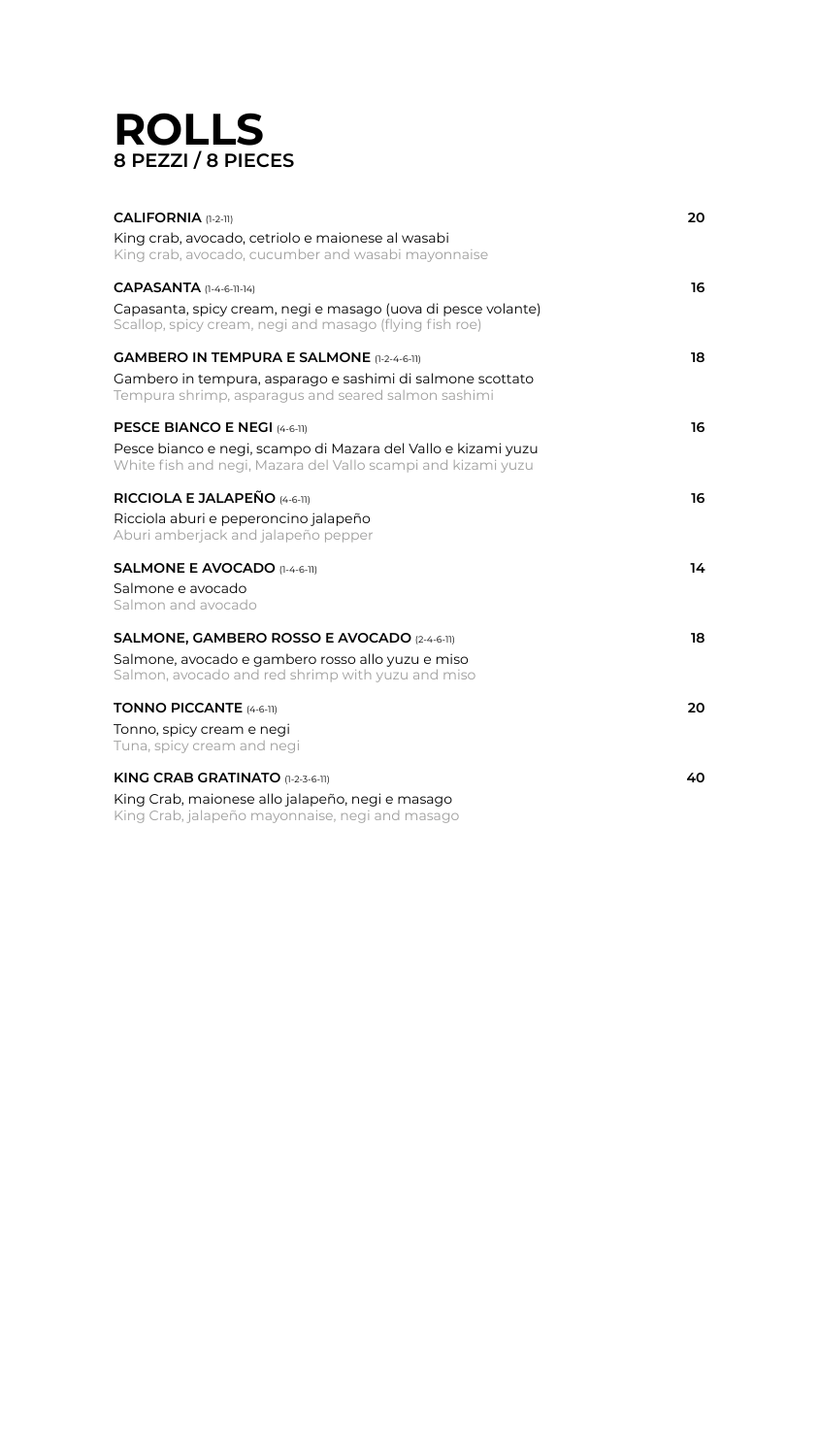| <b>ACQUA NATURALE STILL WATER</b><br>75 cl "Acqua Panna"        | $\overline{\mathbf{3}}$ |
|-----------------------------------------------------------------|-------------------------|
| <b>ACQUA FRIZZANTE</b> SPARKLING WATER<br>75 cl "Sanpellegrino" | 3                       |
| <b>CAFFÈ AL TAVOLO</b><br>Coffee at the table                   | 2 <sup>1</sup>          |
| <b>COPERTO E SERVIZIO</b>                                       | 4                       |

Cover charge and service



| <b>SELEZIONE DI MOCHI GIAPPONESI - 3 PEZZI</b>                                                                                          | 12 |
|-----------------------------------------------------------------------------------------------------------------------------------------|----|
| 3 pezzi a scelta tra i seguenti gusti:                                                                                                  |    |
| cioccolato (7), cocco (7), mango (7), tè Matcha (7) e vaniglia (7)                                                                      |    |
| 3 pieces to choose from the following flavors:<br>chocolate (7), coconut (7), mango (7), Matcha tea (7) and vanilla (7)                 |    |
|                                                                                                                                         |    |
| <b>ORIENTAL SUN (3-7)</b>                                                                                                               | 10 |
| Mousse allo yuzu e mascarpone con financier e gelato al tè matcha<br>Yuzu and mascarpone mousse with financier and matcha tea ice cream |    |
| LINGOTTO AL CIOCCOLATO (1-3-6-7-8)                                                                                                      | 9  |
| Lingotto al cioccolato fondente 70%,                                                                                                    |    |
| namelaka alla nocciola pralinata e lampone                                                                                              |    |
| 70% dark chocolate ingot, praline hazelnut namelaka<br>and raspberry                                                                    |    |
|                                                                                                                                         |    |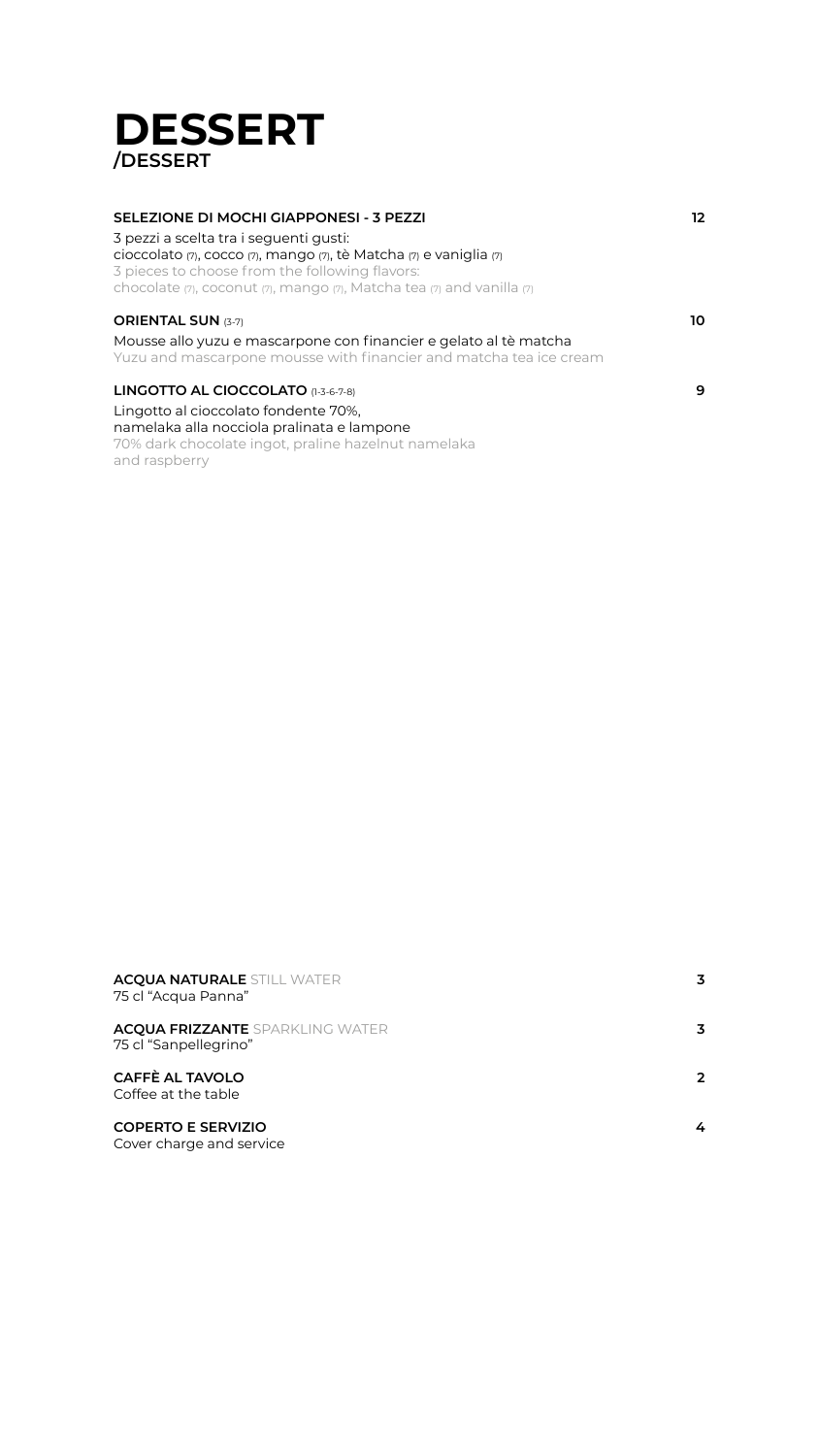Gentile cliente, al fine di salvaguardare la sua sicurezza la informiamo che i piatti somministrati potrebbero contenere tracce o parti delle materie prime sotto elencate che sono riconosciute dal:

REGOLAMENTO CE n. 1169/2011 del 25 ottobre 2011

Dear Customer, in order to safeguard your security we inform you that the dishes administered may contain traces or parts of the raw materials listed below which are recognized by:

EC REGULATION n. 1169/2011 of 25 October 2011

#### Come sostanze che potrebbero generare allergia a soggetti sensibili:

As substances that could generate allergies to sensitive individuals:

### 1. Cereali contenenti glutine: grano, segale, orzo, avena, farro, kamut

Cereals containing gluten: wheat, rye, barley, oats, spelled, kamut

- 2. Crostacei e prodotti a base di crostacei
- Crustaceans and products based on crustaceans 3. Uova e prodotti a base di uova
	- Eggs and egg products
- 4. Pesce e prodotti a base di pesce Fish and fish products
- 5. Arachidi e prodotti a base di arachidi Peanuts and peanut products
- 
- 6. Soia e prodotti a base di soia Soy and soy products
- 7. Latte e prodotti a base di latte (incluso lattosio) Milk and milk-based products (including lactose)
- 8. Frutta a guscio: mandorle, nocciole, noci, pistacchi Nuts: almonds, hazelnuts, walnuts, pistachios
- 9. Sedano e prodotti a base di sedano Celery and celery products
- 10. Senape e prodotti a base di senape Mustard and mustard-based products
- 11. Semi e prodotti a base di semi di sesamo Seeds and products based on sesame seeds
- 12. Anidride solforosa e solfiti superiori a 10mg/kg Sulfur dioxide and sulphites greater than 10 mg/kg
- 13. Lupini e prodotti a base di lupini Lupins and products based on lupins
- 14. Molluschi e prodotti a base di molluschi Shellfish and shellfish products

### Per ulteriori informazioni chiedere al nostro personale di sala.

For more information ask our dining room staff

### **ALLERGENI /ALLERGENS**